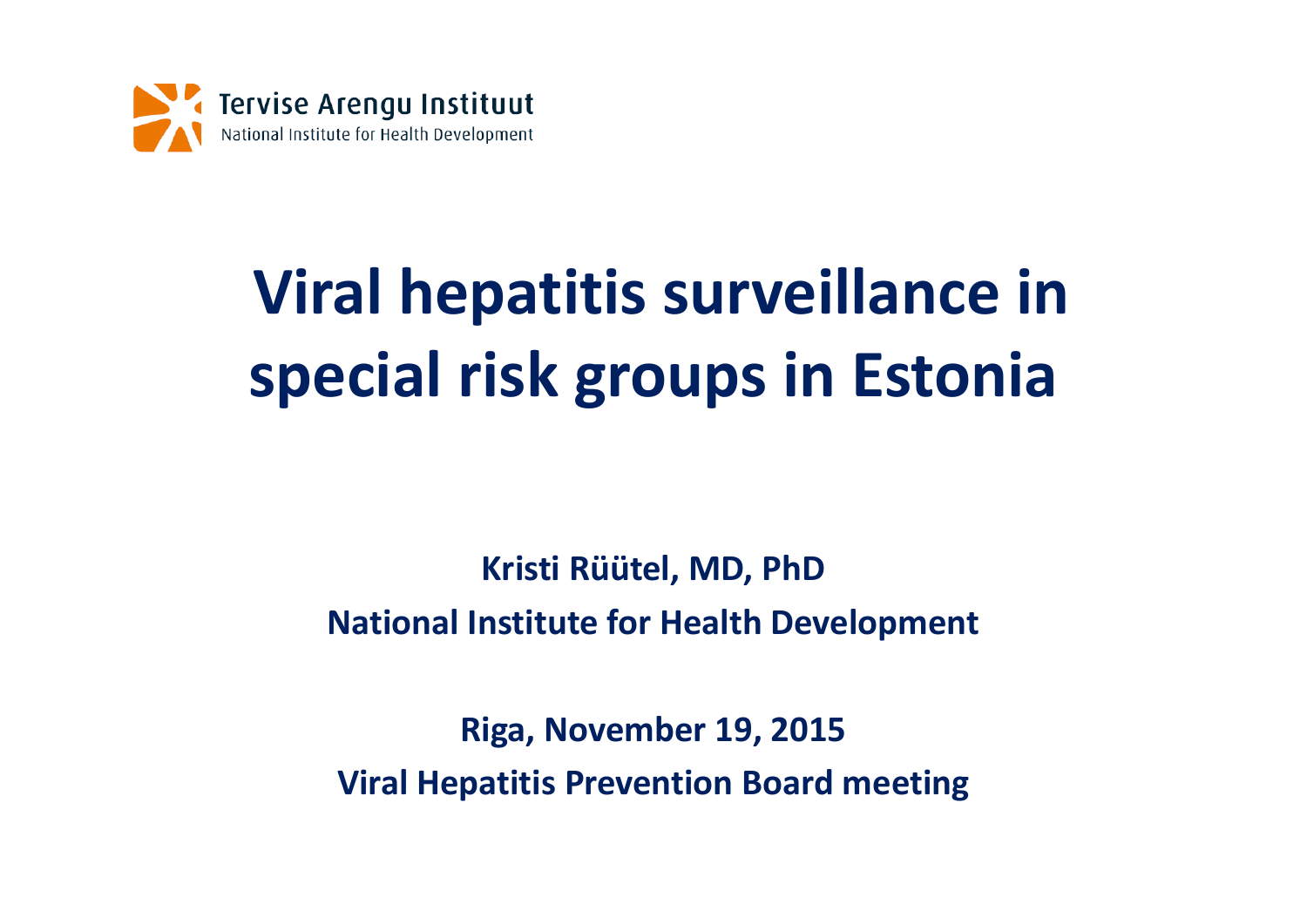#### **Republic of Estonia:**

Population – 1.3 million people

- $\triangleright$  People who inject drugs approx 9,000 people
- $\triangleright$  Men who have sex with men approx 9,000 people
- $\triangleright$  Sex workers approx 600

#### **2014:**

Acute HBV 0.6/100,000 Acute HCV 1.6/100,000 HIV 22.6/100,000

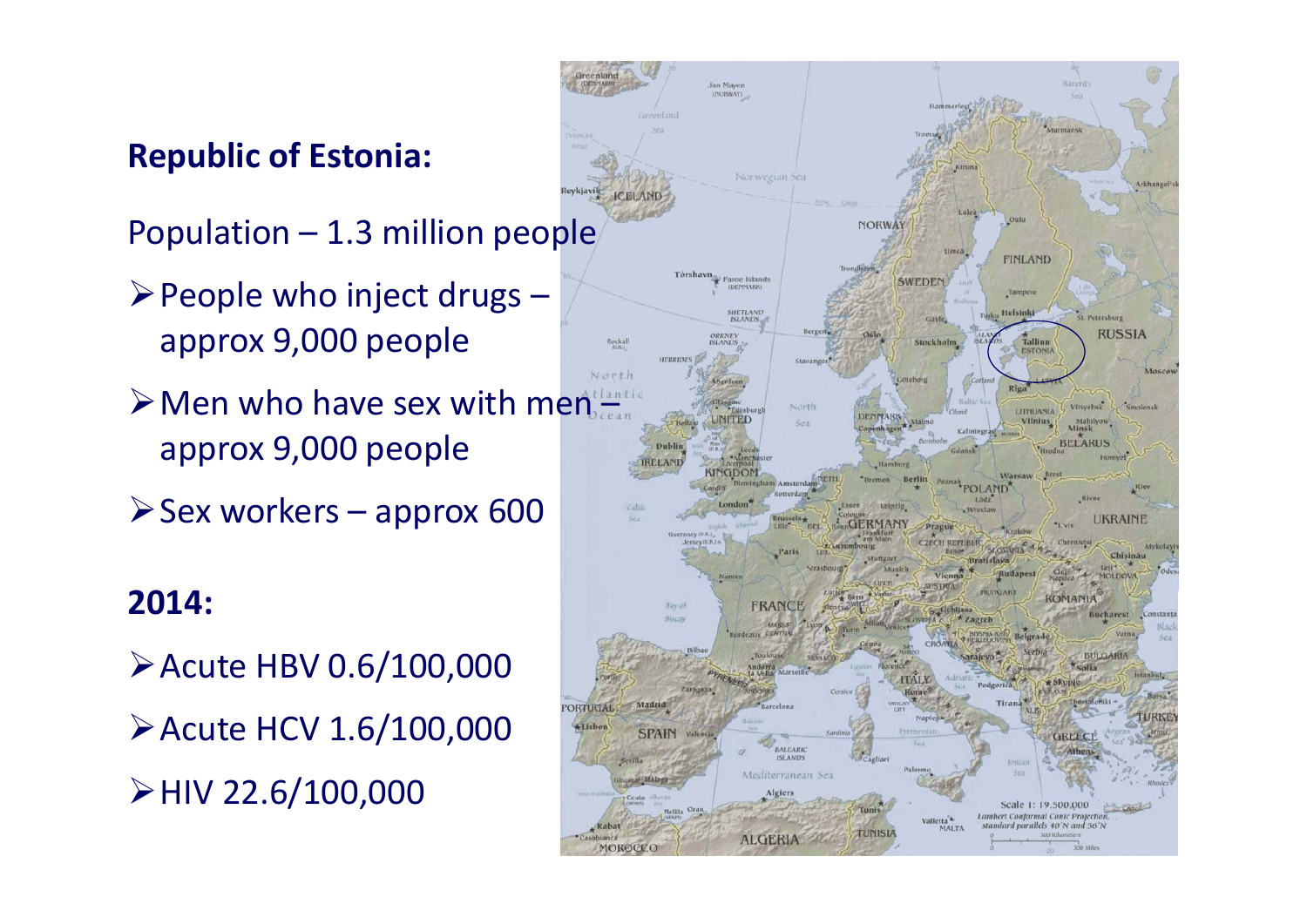#### **HIV prevalence among IDUs in Europe, 2008–2009**





ECDC, EMCDDA, 2011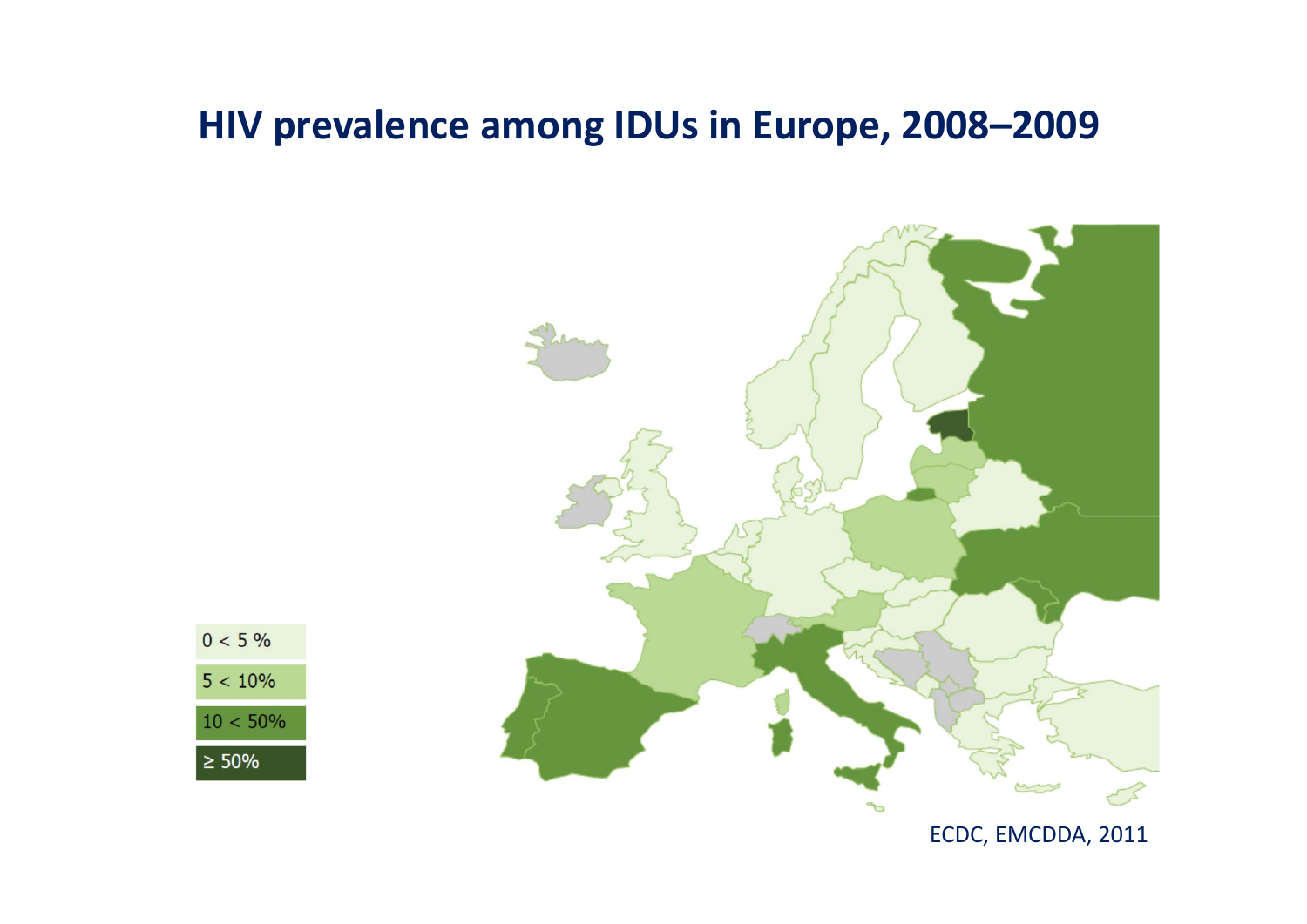### **Prevalence on HCV antibodies among IDUs in Europe, 2008–2009**





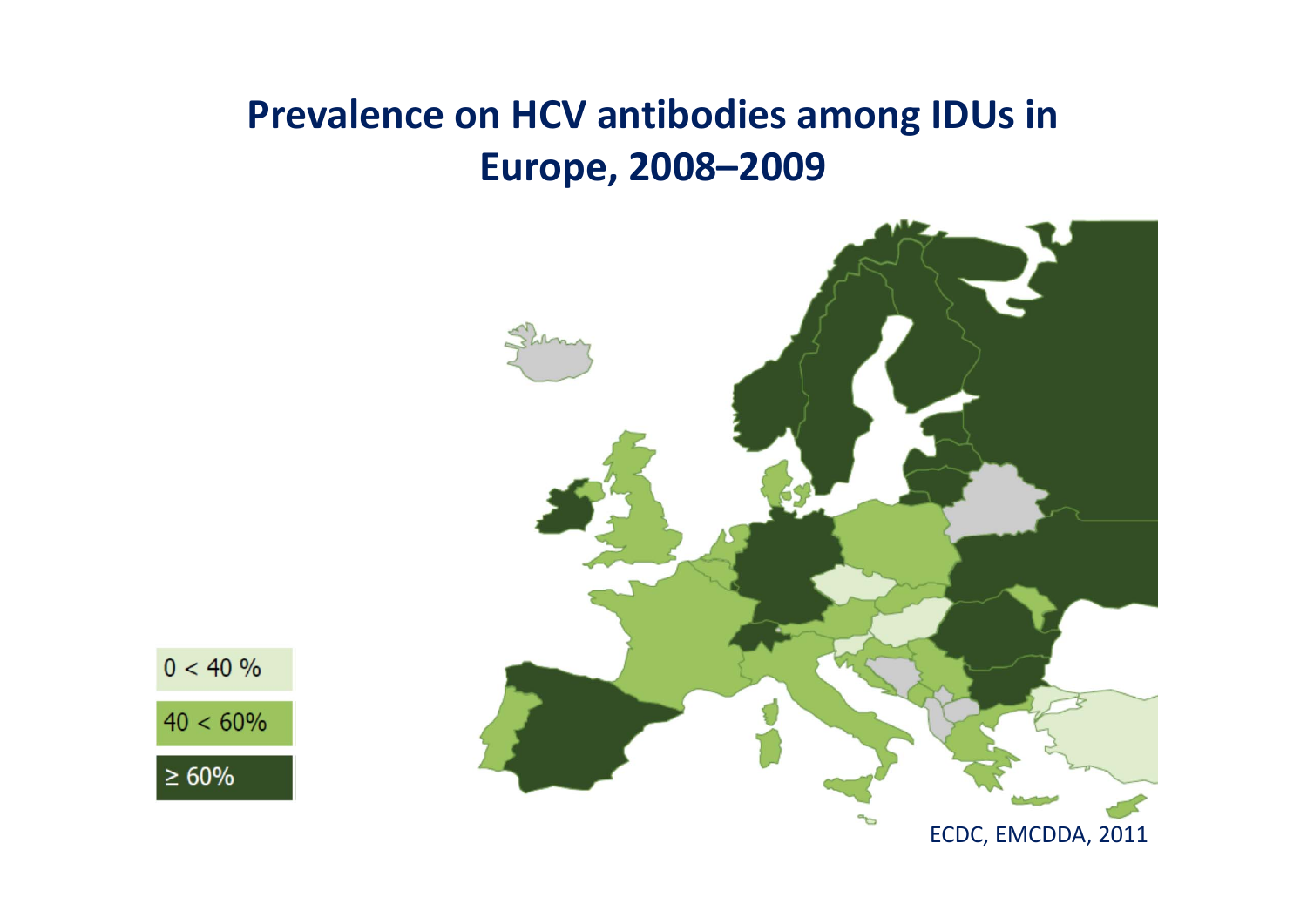# **People who inject drugs I**

- Viral hepatitis surveillance in the framework of HIV surveillance , in collaboration with Tartu University, department of public health
- Routine cross‐sectional studies (respondent driven sampling) in three regions:
- $\checkmark$  Capital city Tallinn 2005, 2007, 2009, 2011, 2013.
- Narva, North‐Eastern Estonia 2010, 2014.
- Kohtla‐Järve, North‐Eastern Estonia 2005, 2007, 2012.
- Sample size 350, interviewer administered questionnaire and blood sample collection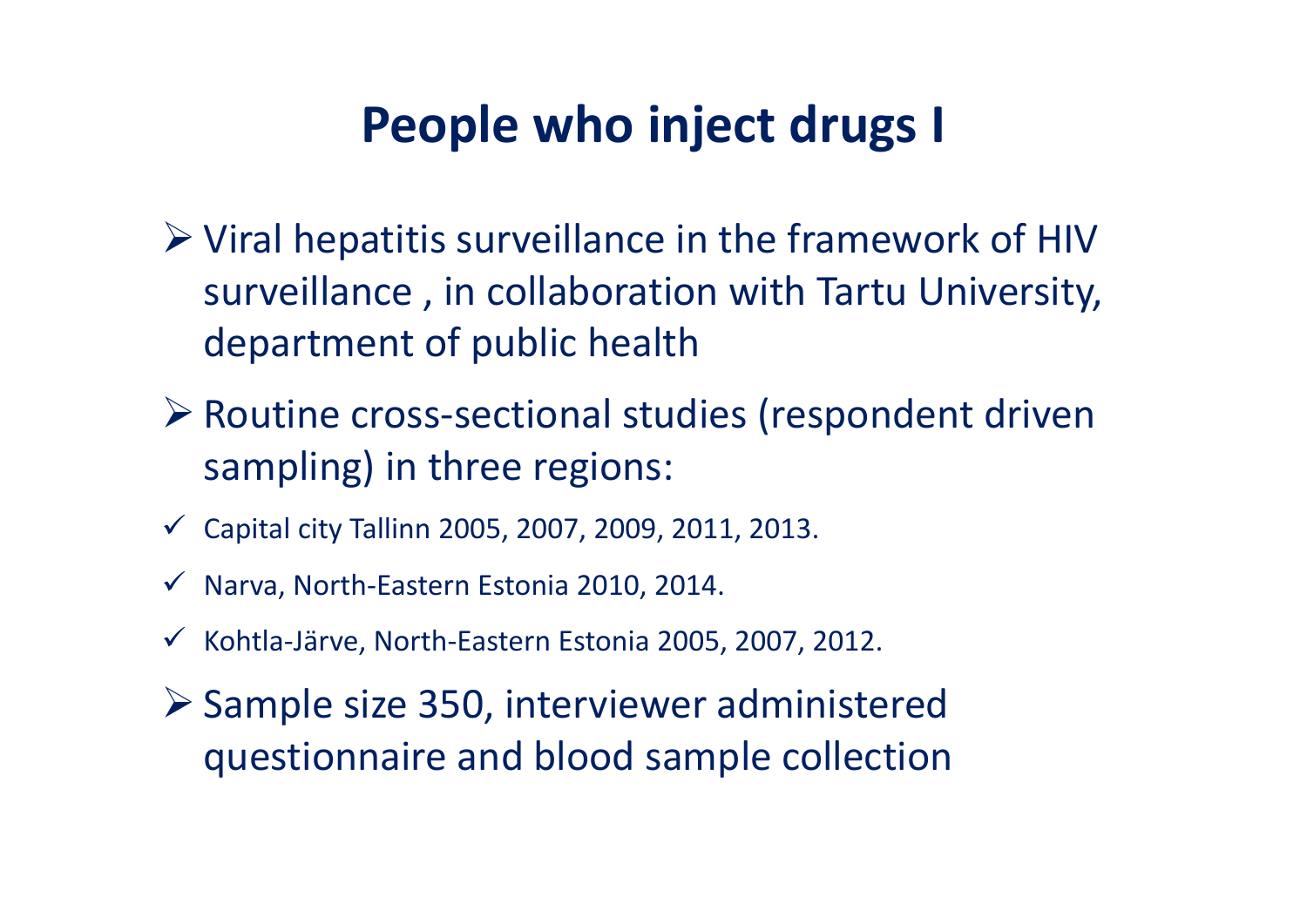### **People who inject drugs II**

|                                    | <b>Tallinn</b> |      | Kohtla-Järve |      | <b>Narva</b> |      |
|------------------------------------|----------------|------|--------------|------|--------------|------|
|                                    | 2007           | 2013 | 2007         | 2012 | 2010         | 2014 |
| <b>HIV prevalence</b><br>$(Ab+Ag)$ | 55%            | 58%  | 69%          | 62%  | 52%          | 48%  |
| <b>HCV Ab prevalence</b>           | 94%            | 90%  | 76%          | 75%  | 76%          | 61%  |
| <b>HBsAg prevalence</b>            | 5%             | 4%   | 2%           | 4%   | 6%           | 22%  |
| <b>Anti-HBc prevalence</b>         | 77%            |      | 73%          | 73%  |              | 64%  |

Tartu University and NIHD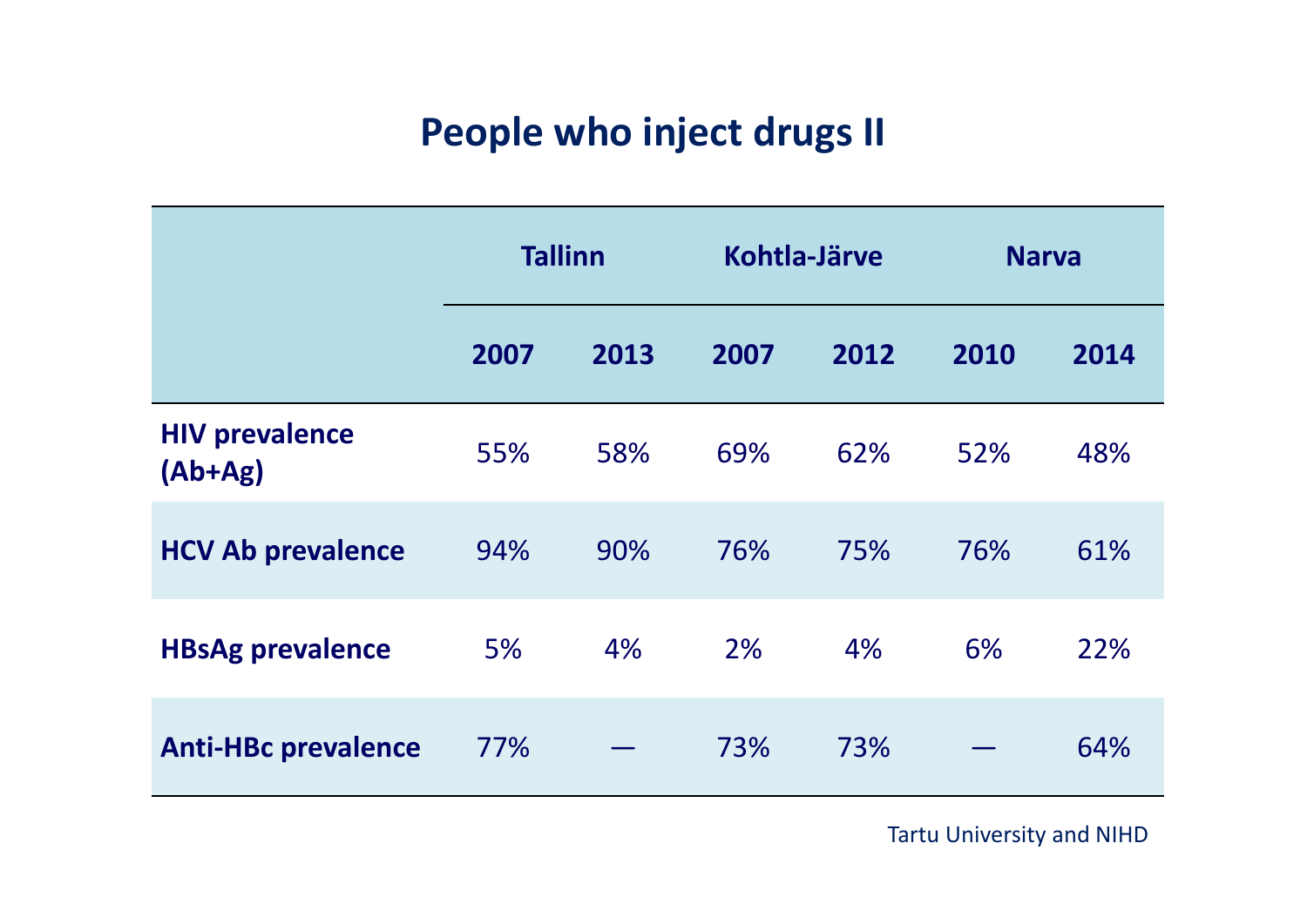# **PWID, Kohtla‐Järve**

|                  | 2007<br>$(n=350)$ |      | 2012<br>$(n=599)$ |      |
|------------------|-------------------|------|-------------------|------|
|                  | N                 | %    | N                 | %    |
| <b>HIV Ag+AB</b> | 243               | 69,4 | 369               | 61,6 |
| <b>HCV AB</b>    | 289               | 82,6 | 447               | 74,6 |
| <b>HBsAg</b>     | 6                 | 1,7  | 25                | 4,2  |
| anti-HBc IgG     |                   |      | 435               | 72,6 |
| HBs-IgG          |                   |      | 174               | 29,0 |
| HAV-IgG/IgM      |                   |      | 277               | 46,2 |

Tartu University and NIHD, unpublished data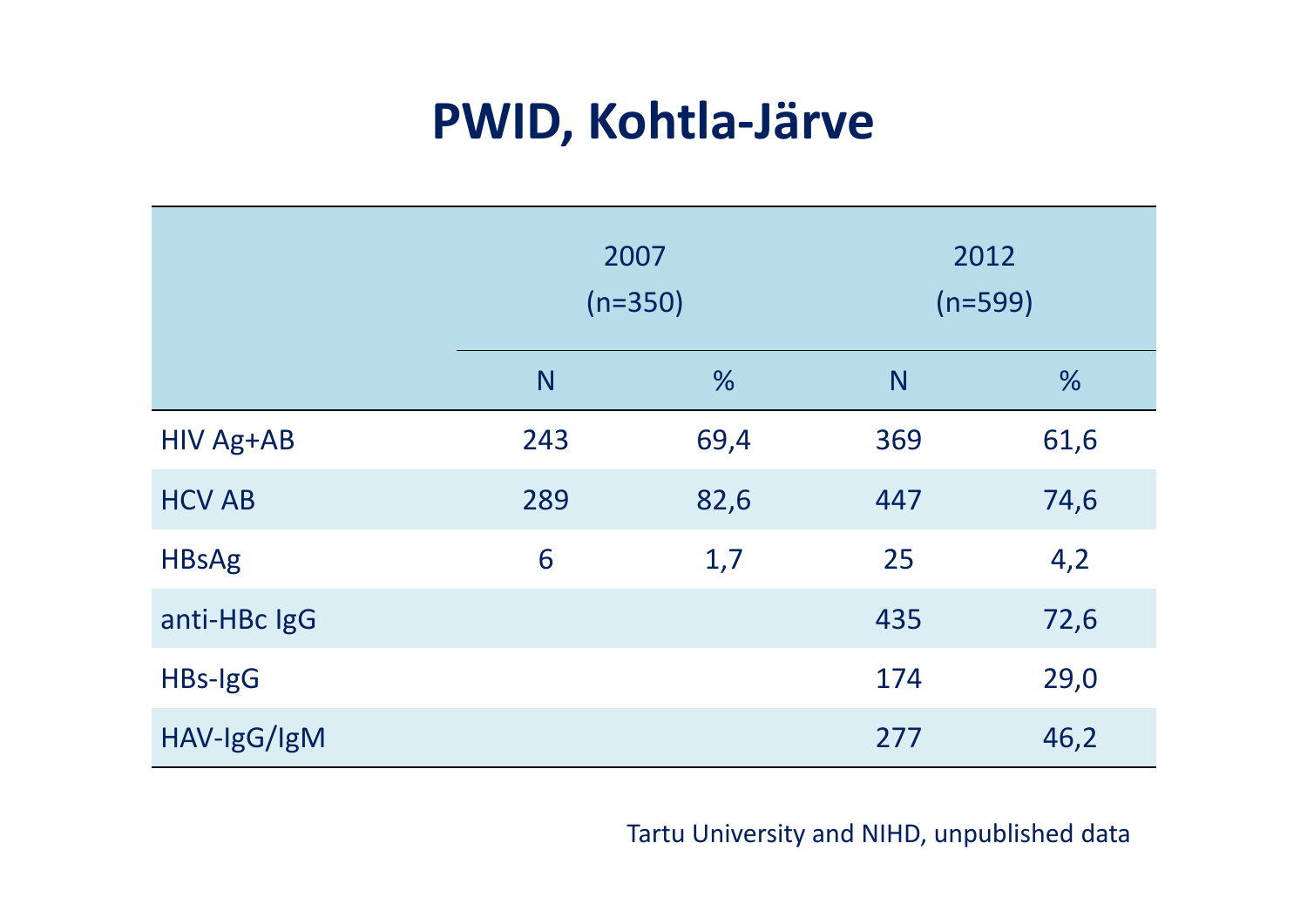### **Sex workers**

- Viral hepatitis surveillance in the framework of HIV surveillance
- Routine cross‐sectional studies (convenience sampling) in capital city Tallinn

| <b>2011 data</b>      | $\mathbf{v}_0$ |
|-----------------------|----------------|
| HIV-1/2 antibodies    | 5,8            |
| <b>HCV</b> antibodies | 6,7            |
| <b>HBV</b> antibodies | 1,6            |

Lõhmus&Trummal, 2011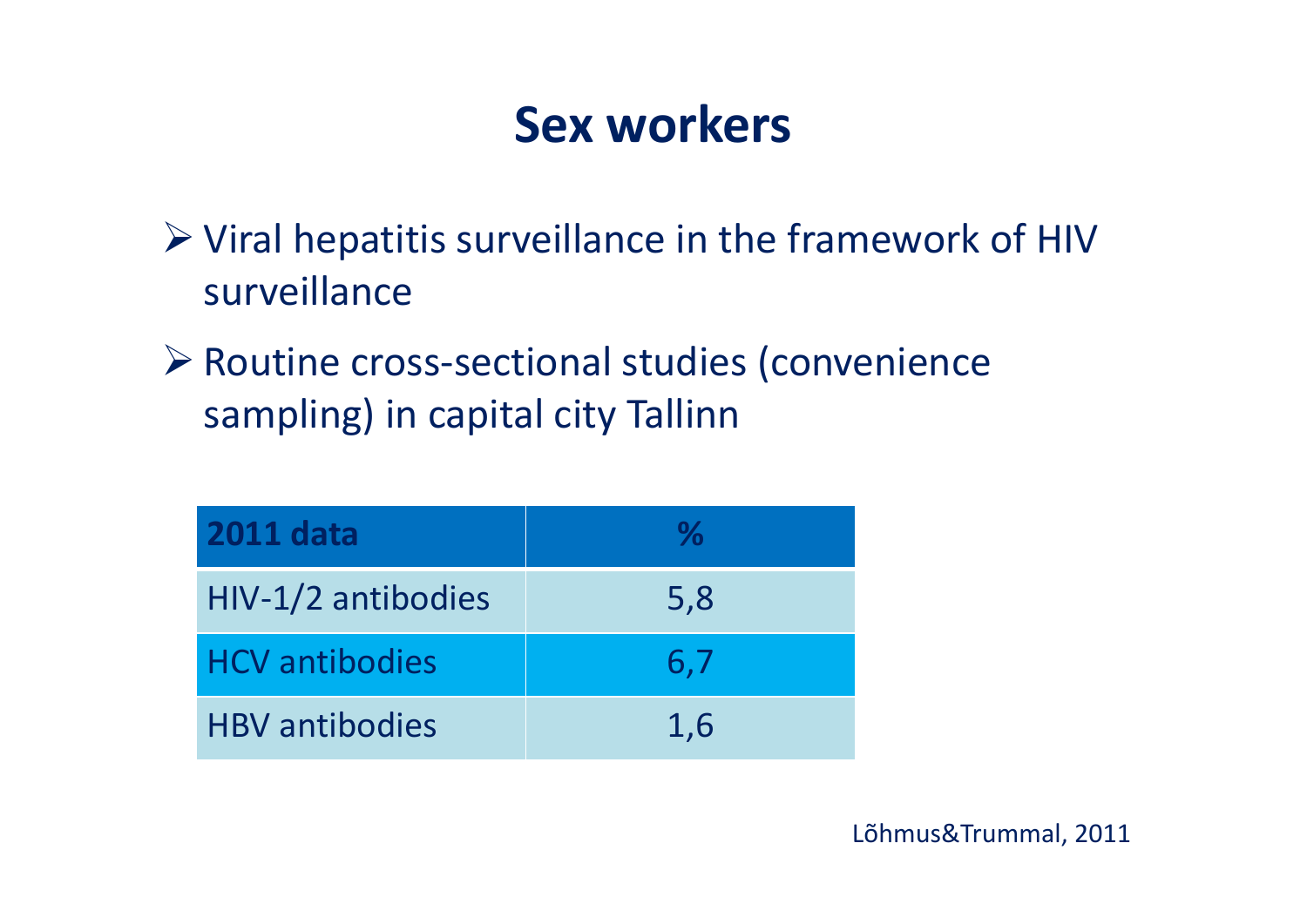### **Men who have sex with men**

- Viral hepatitis surveillance in the framework of HIV surveillance
- Internet‐based and RDS recruitment, mostly in capital city Tallinn

| <b>2013 data</b>      | $\%$              |
|-----------------------|-------------------|
| HIV-1/2 antibodies    | 7.0               |
| <b>HCV</b> antibodies | 4.7               |
| <b>HBsAg</b>          | $\mathbf{\Omega}$ |
| <b>HAV antibodies</b> | 39.5              |

Rüütel&Lõhmus, 2014